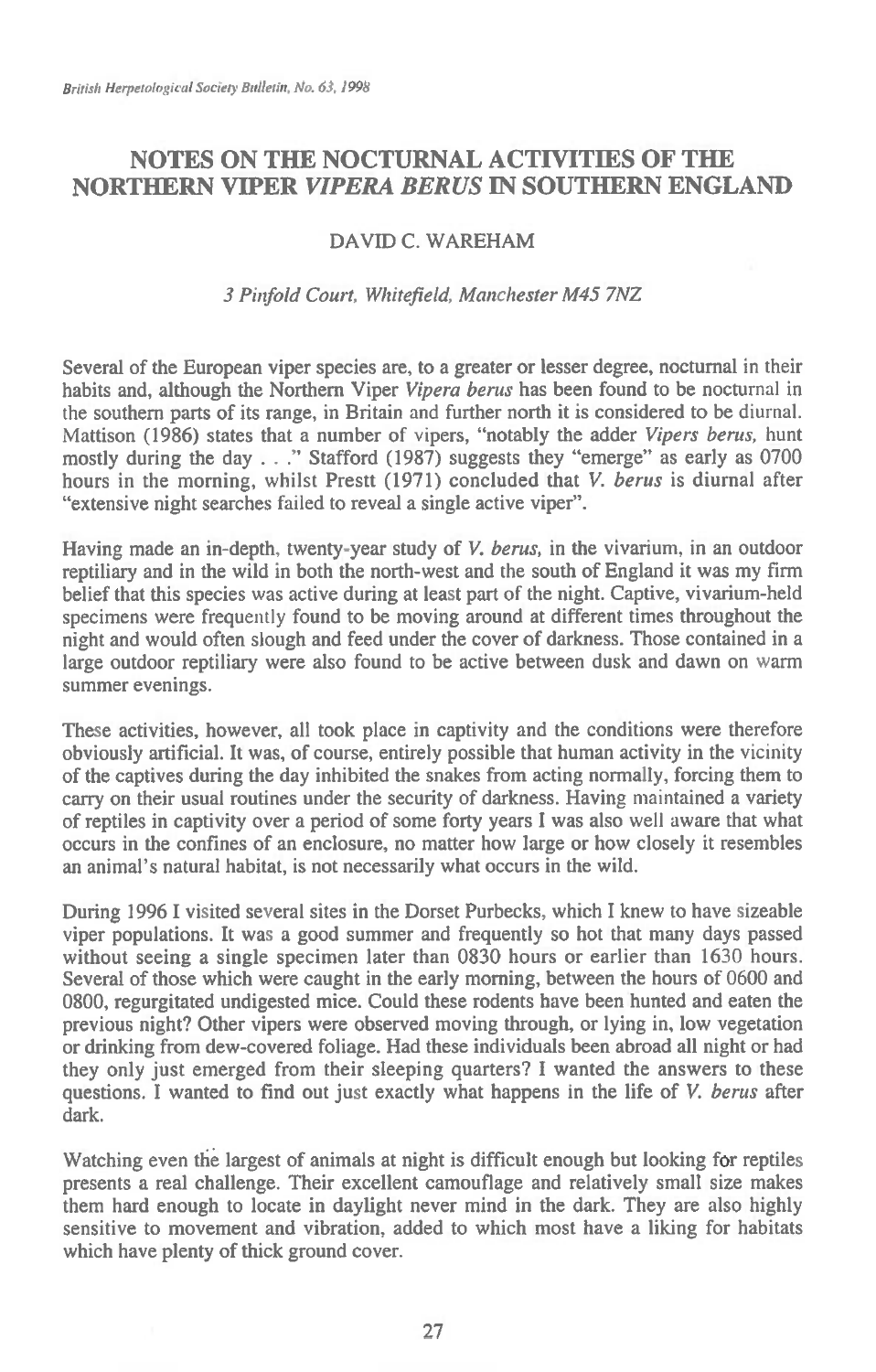

Fig 1: *Vipera berus* Heavily Gravid



Fig 2: The Study Site containing the Hibemaculum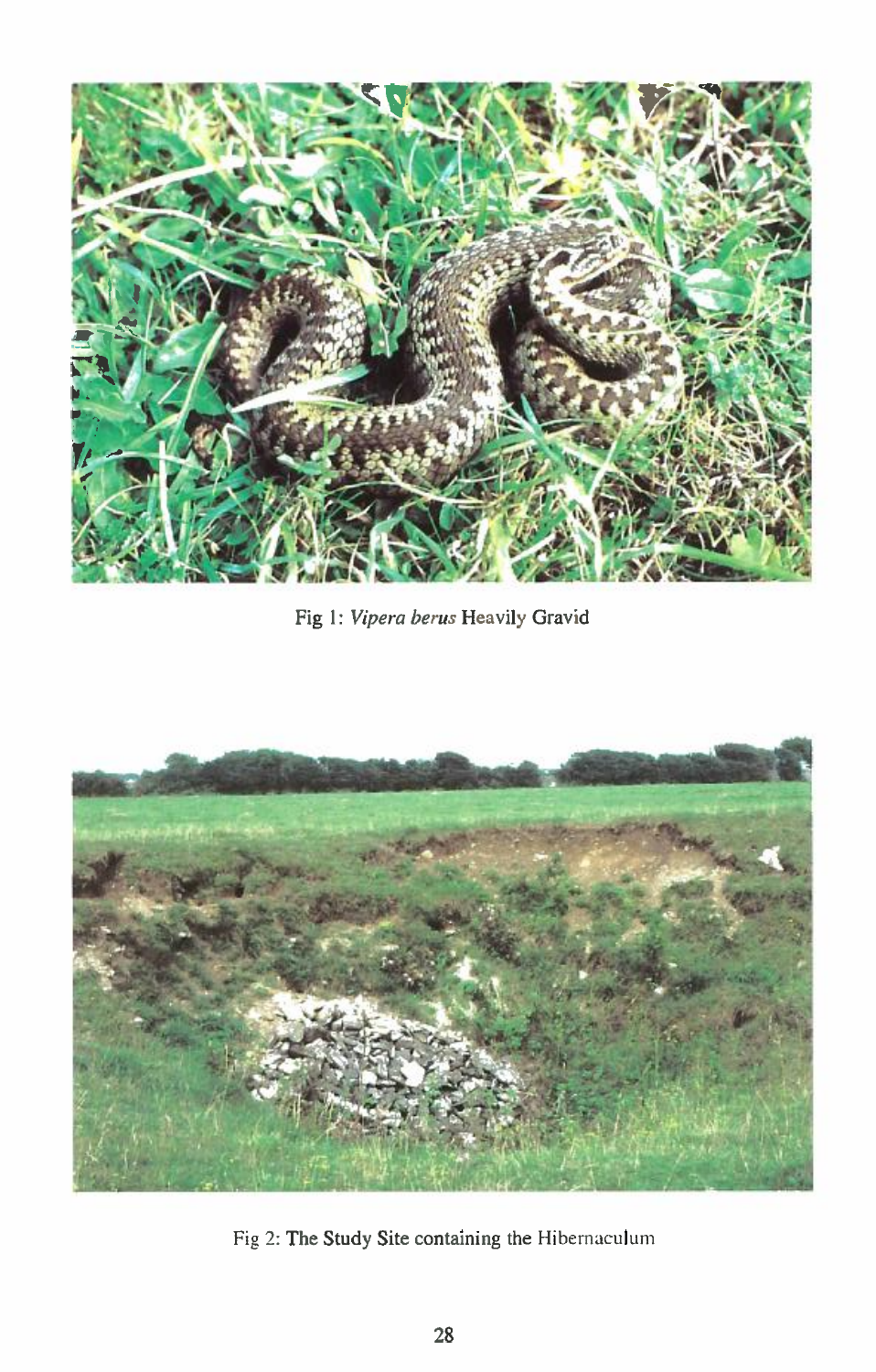Over a dozen night searches were made between May and June but, unfortunately, each one had to be aborted. I was ripped to pieces by gorse and brambles as I waded through waste-high undergrowth; I made too much noise as I stumbled over stones and boulders in disused quarries; the beam from my lamp was either too weak, or so strong it would have frightened away anything and everything upon which it fell long before I was near enough to see it; my head, neck, face and limbs were under a continual attack from a myriad of tiny biting insects; or a heavy sea mist would suddenly descend at a vital moment. Then, on a warm August evening some six weeks later I saw something which made me want to try again.

I had spent the day at Studland, taking photographs and looking at the local fauna and flora. It had been very hot with clear skies and a noon temperature of 28°C. Despite the area being home to all six of Britain's reptile species, with the exception of two sightings of adult female Sand Lizards, *Lacerta agilis* I saw no other reptiles, due almost certainly to the, at times almost uncomfortable, heat from an unforgiving sun.

I had wandered across the heath for several miles that afternoon and it was getting dark as I arrived back on the Ferry Road. I had not gone far when I was suddenly aware of something moving in the road just ahead of me. In the twilight I could just make out the familiar silvery-grey body and characteristic black markings of an adult male Northern Viper.

It was 2045 hours and here was, what seemed to be, evidence that *V. berus* is definitely active later than 1930 hours — the latest time recorded by Presst (1971). The heath borders each side of the Ferry Road and I hastened the snake's passage across the road and into the heather where I quickly lost sight of it.

Encouraged and excited by this I decided to plan another night search but, first, I needed to find a suitable site, and I needed to find a better method of illuminating what I was looking at. It all came together a year later in August of 1997.

I was engaged in photographing different colour variations in V. *berus* along the Dorset coast and was searching rough pasture and chalk grassland at Swanage, when I came upon three adult females, one heavily gravid (fig. 1). They had seen me approach and slid away into a hole in the bank on which they had been basking. I went away and revisited the spot on my way back some three hours later to find that there were now five individuals present around two entrances.

I checked the site (fig. 2) the following day but found only two adults. The next day there were four laying out around the entrances — three females and a male. A further two smaller males were nearby in long grass. I had found a hibernaculum to which the vipers were returning for the oncoming winter. As it was located in the bank of a deep hollow, possibly an old stone excavation site, it was ideally situated for watching the vipers' activities from the opposite bank without them being too aware of my presence.

I have always been dubious about the merits of watching the nocturnal behaviour of animals with the aid of a spotlight or such similar forms of lighting. I cannot see how one can be certain that the subject is acting naturally after it suddenly finds itself illuminated with a bright light.

Recent wildlife documentaries on television in which animals are filmed in complete darkness with special infra-red cameras and equipment which amplify available light have been impressive. I was therefore extremely fortunate to be given the opportunity of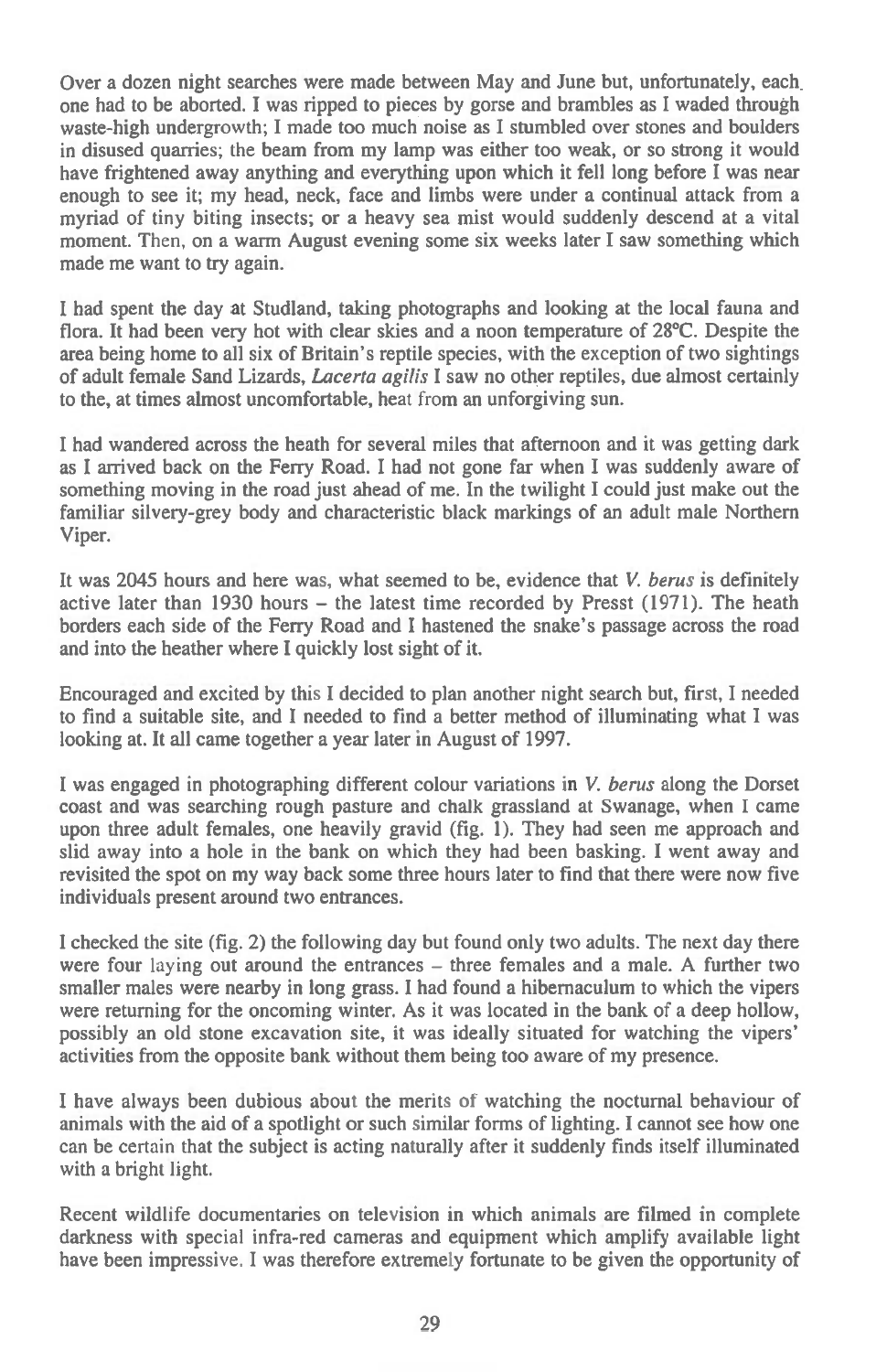using just such a piece of equipment — a Moonlight Night Vision 100 Compact — which meant I would now be able to sit and observe, unseen, in total darkness.

After one night of drizzly rain and several with heavy sea mists I finally had one where the conditions were just right. Monday 25th August had been hot and humid and as the afternoon progressed any clouds were quickly burnt away to reveal a clear blue sky.

I arrived at the hibernaculum at 1930 hours, some thirty minutes before sunset, and found myself a position from which I would have an unrestricted view of the entrance holes and immediate surroundings. I briefly searched the area and disturbed two snakes, about three metres from each other, both of which disappeared into the grass in the bottom of the hollow. Returning to my position I sat down and waited.

For a while I tested the Night Vision equipment by focusing on a dry stone wall, foliage, and trees nearby. Finally, peering through the scope's eye-piece, I panned it to the left and right aiming at the top of the bank and working my way down in a zig-zag motion. Immediately I noticed a movement in the opening of one of the holes. It was a viper. I followed it with the scope as it left the hole and slowly moved off into the grass. It was now 2040 hours and a second viper was moving down the bank from above. It came to rest on a rocky ledge where it remained in loose coils. There was a possibility that it could feel warmth that the rock had absorbed during the day although I must admit I could not detect any warmth in the rocks or soil around me.

For the next two hours I watched seven different individual vipers. Three remained within two or three metres of the hibernaculum while the other four seemed to leave the site altogether, possibly to search for food. I was beginning to feel a bit chilly by this time and, for a while, I thought the snakes were too for the three that remained on the bank retired into a hole and disappeared from view.

The view through the Night Vision scope scope shows everything in various shades of green. It was fairly simple however to distinguish male vipers from females, in most cases, by the tone of their markings, and one specimen from another by the markings on their heads and necks which are unique to each individual.

At 2235 hours a viper emerged from a different crevice in the bank and, tongue flicking rapidly, followed the trail of the three I had been watching earlier into the inner depths of the bank. Everything then remained still with no activity noticed, although a rustling from an unidentified source was heard in the grass nearby. The temperature at this time was 16°C.

Thirty five minutes later, at 2310 hours, I aimed the night scope in the direction of yet another rustling coming from nettles at the base of the bank on which I was sitting. After a minute or two a very large female viper emerged from the grass and slowly climbed the opposite bank towards one of the entrances to the hibernaculum. As she neared it I noticed that there was another snake just inside. I could not determine the sex of this individual but as their heads met they both became very excited, crawling over each other for some minutes, their tongues flicking continually, before they finally disappeared inside.

Apart from three or four short breaks of some fifteen minutes each, to stretch my legs and warm myself a little with a hot drink, I stayed in position at the site all night. Although activity in and around the hibernaculum appeared to decrease somewhat as the night went on, individual vipers continued to come and go until 0305 hours after which